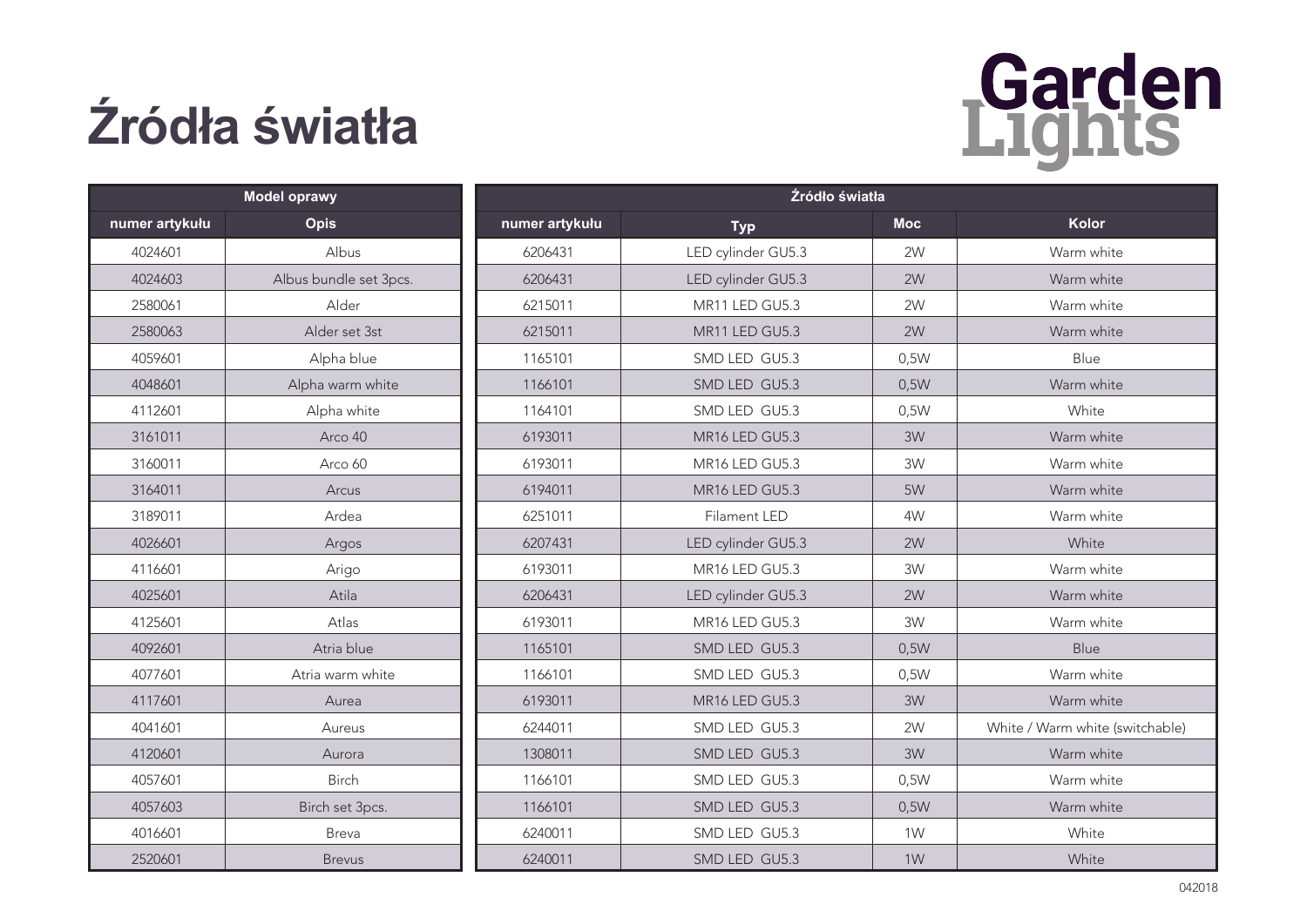| <b>Model oprawy</b> |                         | Źródło światła |                                        |            |                                 |
|---------------------|-------------------------|----------------|----------------------------------------|------------|---------------------------------|
| numer artykułu      | <b>Opis</b>             | numer artykułu | <b>Typ</b>                             | <b>Moc</b> | Kolor                           |
| 4135601             | Carbo                   | 6244011        | SMD LED                                | 2W         | White / Warm white (switchable) |
| 3094071             | Callisto                | 6204451        | G4 LED GU5.3                           | 1,5W       | Warm white                      |
| 4121601             | Catalpa                 | 6193011        | MR16 LED GU5.3                         | 3W         | Warm white                      |
| 4121603             | Catalpa set 3pcs.       | 6193011        | MR <sub>16</sub> LED GU <sub>5.3</sub> | 3W         | Warm white                      |
| 3188011             | Celata                  | 6251011        | <b>Filament LED</b>                    | 4W         | Warm white                      |
| 3187011             | Columba                 | 6251011        | Filament LED                           | 4W         | Warm white                      |
| 3154011             | Corvus                  | 6194011        | MR16 LED GU5.3                         | 3W         | Warm white                      |
| 3154013             | Corvus bundle set 3pcs. | 6194011        | MR16 LED GU5.3                         | 3W         | Warm white                      |
| 3578501             | Cylon                   | 6193011        | MR16 LED GU5.3                         | 3W         | Warm white                      |
| 3095011             | Deimos                  | 1335101        | SMD LED                                | 1W         | White / Warm white (switchable) |
| 3132011             | Deimos                  | 1335101        | <b>SMD LED</b>                         | 1W         | White / Warm white (switchable) |
| 3132014             | Deimos bundle set 4pcs. | 1335101        | <b>SMD LED</b>                         | 1W         | White / Warm white (switchable) |
| 3167191             | Elan                    | 6193011        | MR16 LED GU5.3                         | 3W         | Warm white                      |
| 4042601             | Elara                   | 6244011        | <b>SMD LED</b>                         | 2W         | White / Warm white (switchable) |
| 3097121             | Elatus                  | 6161011        | Power LED                              | 2W         | Warm white                      |
| 3168191             | Etu                     | 6193011        | MR16 LED GU5.3                         | 3W         | Warm white                      |
| 3541531             | Exillis                 | 1334101        | SMD LED                                | 2W         | White / Warm white (switchable) |
| 3171191             | Flo                     | 6193011        | <b>MR16 LED GU5.3</b>                  | 3W         | Warm white                      |
| 3151011             | Focus                   | 6193011        | <b>MR16 LED GU5.3</b>                  | 3W         | Warm white                      |
| 3151014             | Focus bundle set 4pcs.  | 6193011        | MR16 LED GU5.3                         | 3W         | Warm white                      |
| 4124601             | Galileo                 | 6215011        | MR11 LED GU5.3                         | 2W         | Warm white                      |
| 4134601             | Gavia                   | 6244011        | <b>SMD LED</b>                         | 2W         | White / Warm white (switchable) |
| 3183061             | Gilvus                  | 6245011        | MR16 LED GU5.3                         | 4W         | Warm white                      |
| 3182011             | Gilvus                  | 6245011        | MR16 LED GU5.3                         | 4W         | Warm white                      |
| 3075061             | Halo                    | 1343101        | <b>SMD LED</b>                         | 1W         | White / Warm white (switchable) |
| 3153051             | Helix                   | 6204451        | G4 LED GU5.3                           | 1,5W       | Warm white                      |
| 4005601             | Hibria                  | 6244011        | SMD LED                                | 2W         | White / Warm white (switchable) |
| 4015601             | Hybra                   | 6244011        | <b>SMD LED</b>                         | 2W         | White / Warm white (switchable) |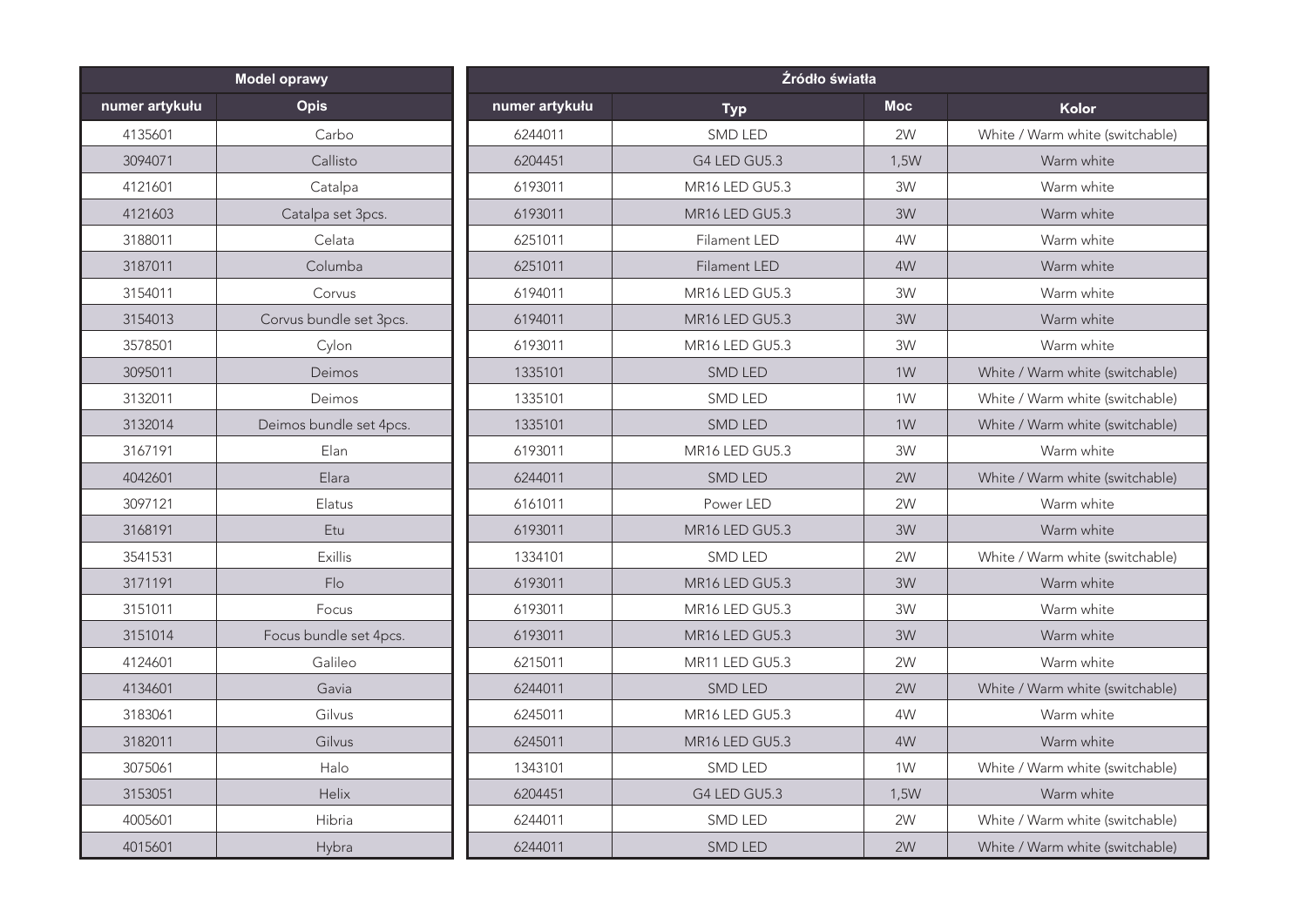| <b>Model oprawy</b> |                        | Źródło światła |                                        |                |                                 |
|---------------------|------------------------|----------------|----------------------------------------|----------------|---------------------------------|
| numer artykułu      | <b>Opis</b>            | numer artykułu | <b>Typ</b>                             | <b>Moc</b>     | Kolor                           |
| 3166061             | Iberus                 | 1343101        | SMD LED                                | 1W             | White / Warm white (switchable) |
| 3544461             | Kolossos               | 6225011        | MR16 LED GU5.3                         | 2W / 3W        | White / Warm white (switchable) |
| 3577441             | Lapis                  | 6193011        | MR16 LED GU5.3                         | 3W             | Warm white                      |
| 3577443             | Lapis set 3pcs.        | 6193011        | MR <sub>16</sub> LED GU <sub>5.3</sub> | 3W             | Warm white                      |
| 4058601             | Larch                  | 1167101        | <b>SMD LED</b>                         | 1W             | Warm white                      |
| 4058603             | Larch set 3pcs.        | 1167101        | SMD LED                                | 1W             | Warm white                      |
| 2572061             | Larix                  | 6208451        | T10 LED GU5.3                          | 1,5W           | Warm white                      |
| 2573061             | Laurus                 | 6208451        | <b>T10 LED GU5.3</b>                   | 1,5W           | Warm white                      |
| 4040601             | Leda                   | 6239011        | SMD LED                                | 1W             | Warm white                      |
| 3136171             | Lilium                 | 1343101        | SMD LED                                | 1W             | White / Warm white (switchable) |
| 3190011             | Limosa 70              | 6251011        | Filament LED                           | 4W             | Warm white                      |
| 3191011             | Limosa 90              | 6251011        | Filament LED                           | 4W             | Warm white                      |
| 2519061             | Linum                  | 6244011        | SMD LED                                | 2W             | White / Warm white (switchable) |
| 2519064             | Linum bundle set 4pcs. | 6244011        | SMD LED                                | 2W             | White / Warm white (switchable) |
| 3072071             | Locos                  | 6204451        | G4 LED GU5.3                           | 1, W           | Warm white                      |
| 3096121             | Minus                  | 6161011        | Power LED                              | 2W             | Warm white                      |
| 3096123             | Minus bundle set 3pcs. | 6161011        | Power LED                              | 2W             | Warm white                      |
| 3169191             | Nano                   | 6215011        | MR11 LED GU5.3                         | 2W             | Warm white                      |
| 3579401             | Nepos                  | 6193011        | MR16 LED GU5.3                         | 3W             | Warm white                      |
| 4122603             | Oak set 3pcs.          | 1167101        | SMD LED                                | 1 <sub>W</sub> | Warm white                      |
| 3074061             | Olympia                | 1070101        | <b>SMD LED</b>                         | 2W             | White                           |
| 3049061             | Olympus                | 1070101        | <b>SMD LED</b>                         | 2W             | White                           |
| 4012601             | Orion                  | 6207431        | LED cylinder GU5.3                     | 2W             | White                           |
| 4012603             | Orion bundle set 3pcs. | 6207431        | LED cylinder GU5.3                     | 2W             | White                           |
| 4132601             | Otis                   | 6245011        | MR16 LED GU5.3                         | 4W             | Warm white                      |
| 2585061             | Palm                   | 1167101        | <b>SMD LED</b>                         | 1W             | Warm white                      |
| 4130601             | Pavo                   | 6245011        | MR16 LED GU5.3                         | 4W             | Warm white                      |
| 3538461             | Phobos                 | 6225011        | MR16 LED GU5.3                         | 2W / 3W        | White / Warm white (switchable) |